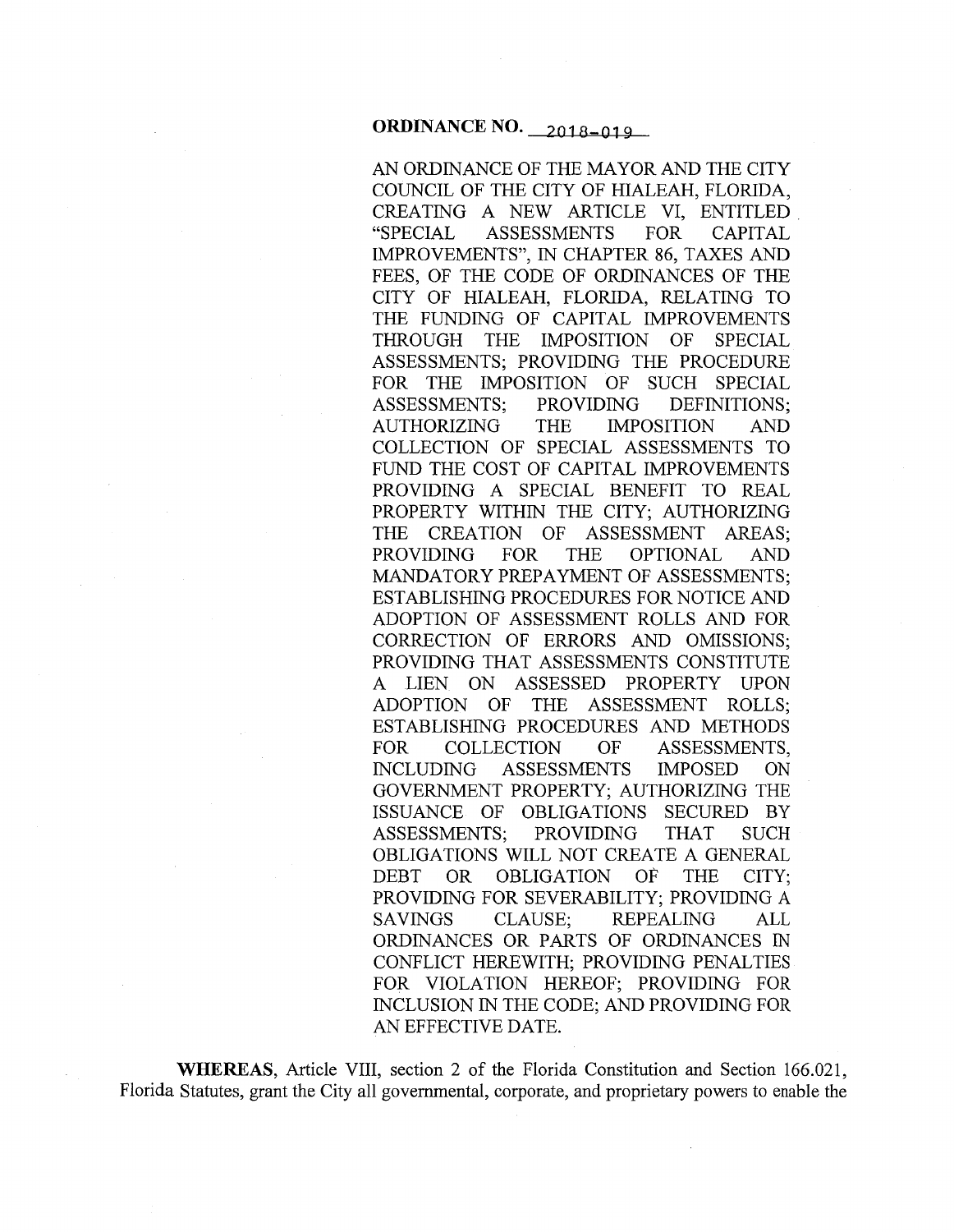## ORDINANCE NO. 2018-019

Page 2

City Council to conduct municipal government, perform municipal functions, and render municipal services, and exercise any power for municipal purposes, except when expressly prohibited by law, and such powers may be exercised by the enactment of City ordinances; and

WHEREAS, the purpose of this Ordinance is to establish a procedure to impose special assessments to fund the cost of capital improvements on properties within the City that are specially benefitted by the capital improvements in a fair and reasonable manner; and

WHEREAS, the assessments authorized and imposed pursuant to this Ordinance shall constitute non-ad valorem assessments within the meaning and intent of the Uniform Assessment Collection Act.

NOW THEREFORE, BE IT ORDAINED BY THE MAYOR AND CITY COUNCIL OF THE CITY OF HIALEAH, FLORIDA, THAT:

Section 1: The foregoing facts and recitations are hereby adopted and incorporated

by reference as if fully set forth in this Section.

Section 2: Chapter 86 entitled "Taxation and Fees" is hereby amended to include a

new Article VI. entitled "Special Assessments for Capital Improvements" as follows:

#### Chapter 86

### TAXATION AND FEES

\* \* \* \* \* \*

### ARTICLE VI. SPECIAL ASSESSMENTS FOR CAPITAL IMPROVEMENTS

#### Sec. 86-230.- Authority and purpose.

The City Council is hereby authorized to impose Assessments against property located within an Assessment Area to fund Capital Improvements. The Assessment shall be computed in a manner that fairly and reasonably apportions the Capital Costs among the parcels of property within an Assessment Area, based upon objectively determinable Assessment Units related to the value, use or physical characteristics of the property.

#### Sec. 86-231.- Interpretation; definitions.

(a) *Interpretation.* Unless the context indicates otherwise, words importing the singular number include the plural number and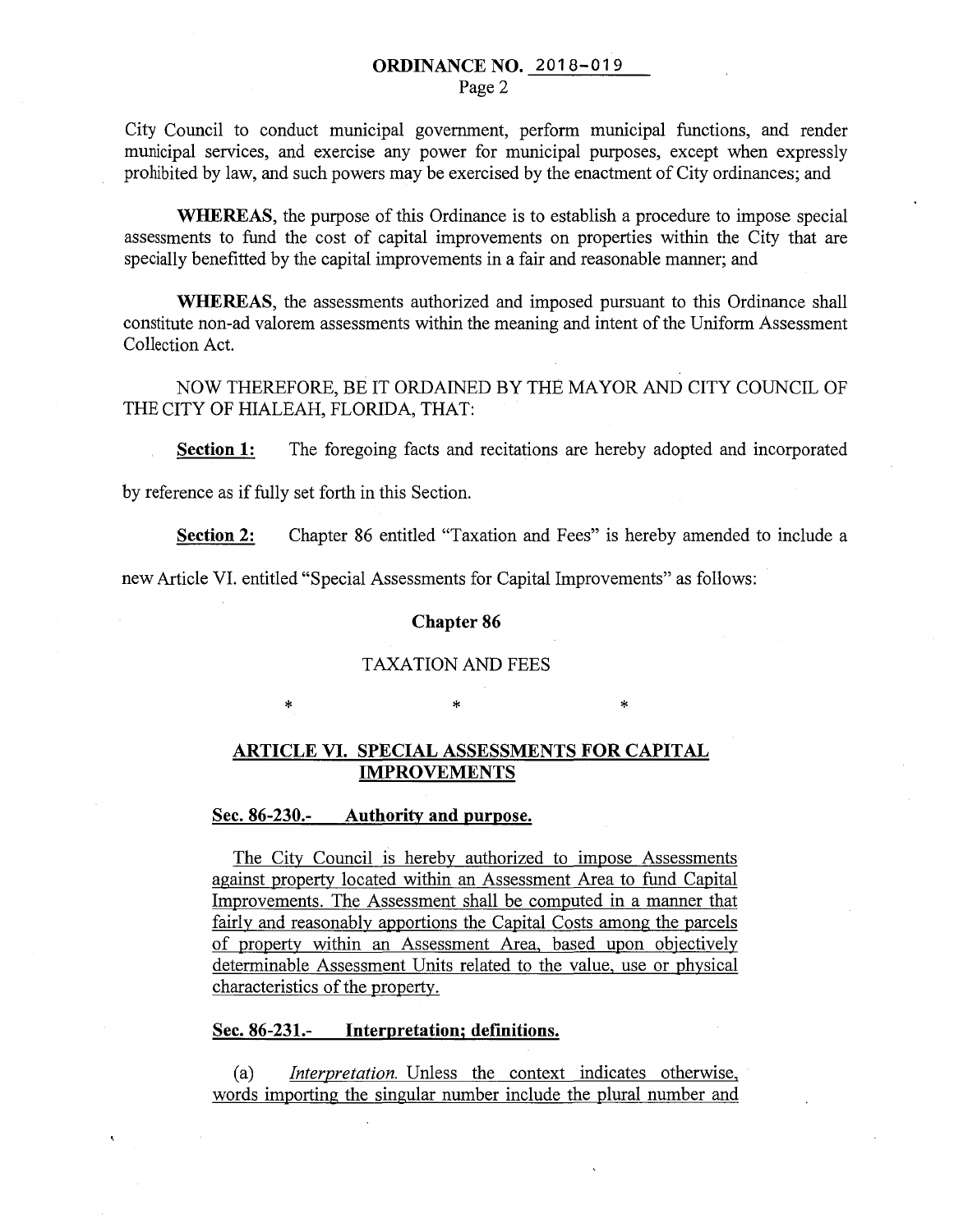vice versa: the terms "hereof', "hereby"," herein", "hereto", "hereunder" and similar terms refer to this Article; and the term "hereafter" means after, and the term "heretofore" means before, the effective date of this Article. Words importing either gender include the correlative words of the other gender unless the context indicates otherwise.

(b) *Definitions.* When used in this Article, the following terms shall have the following meanings, unless the context clearly requires otherwise:

*Annual Assessment Ordinance* means the ordinance described in section 86-237, approving an Assessment Roll for a specific Fiscal Year.

*Assessment* means a special assessment imposed by the City Council pursuant to this Article to fund the Capital Cost of Capital Improvements. The term "Assessment" and the reference to non-ad valorem assessments herein means those assessments which are not based upon millage and which can become a lien against a homestead as permitted by Article X, Section 4 of the Florida Constitution.

*Assessment Area* means any of specific areas created by ordinance of the City Council pursuant to section 86-232 hereof, that specially benefit from Capital Improvements.

*Assessment Coordinator* means the Finance Director or such person's designee.

*Assessment Roll* means the special assessment roll relating to Capital Improvements containing the information specified in section 86-234 hereof, approved by a Final Assessment Ordinance or an Annual Assessment Ordinance pursuant to section 86-236 or section 86-237 hereof.

*Assessment Unit* means the apportionment unit utilized to determine the Assessment for each parcel of property, as set forth in the Initial Assessment Resolution. "Assessment Units" may include, by way of example and not limitation, one or a combination of the following: front footage, land area, improvement area, equivalent residential connections or units, equivalent benefit units, permitted land use, trip generation rates, rights to future trip generation capacity under applicable concurrency management regulations, property value or any other physical characteristic or reasonably expected use of the property that is related to the Capital Improvements to be funded from proceeds of the Assessment.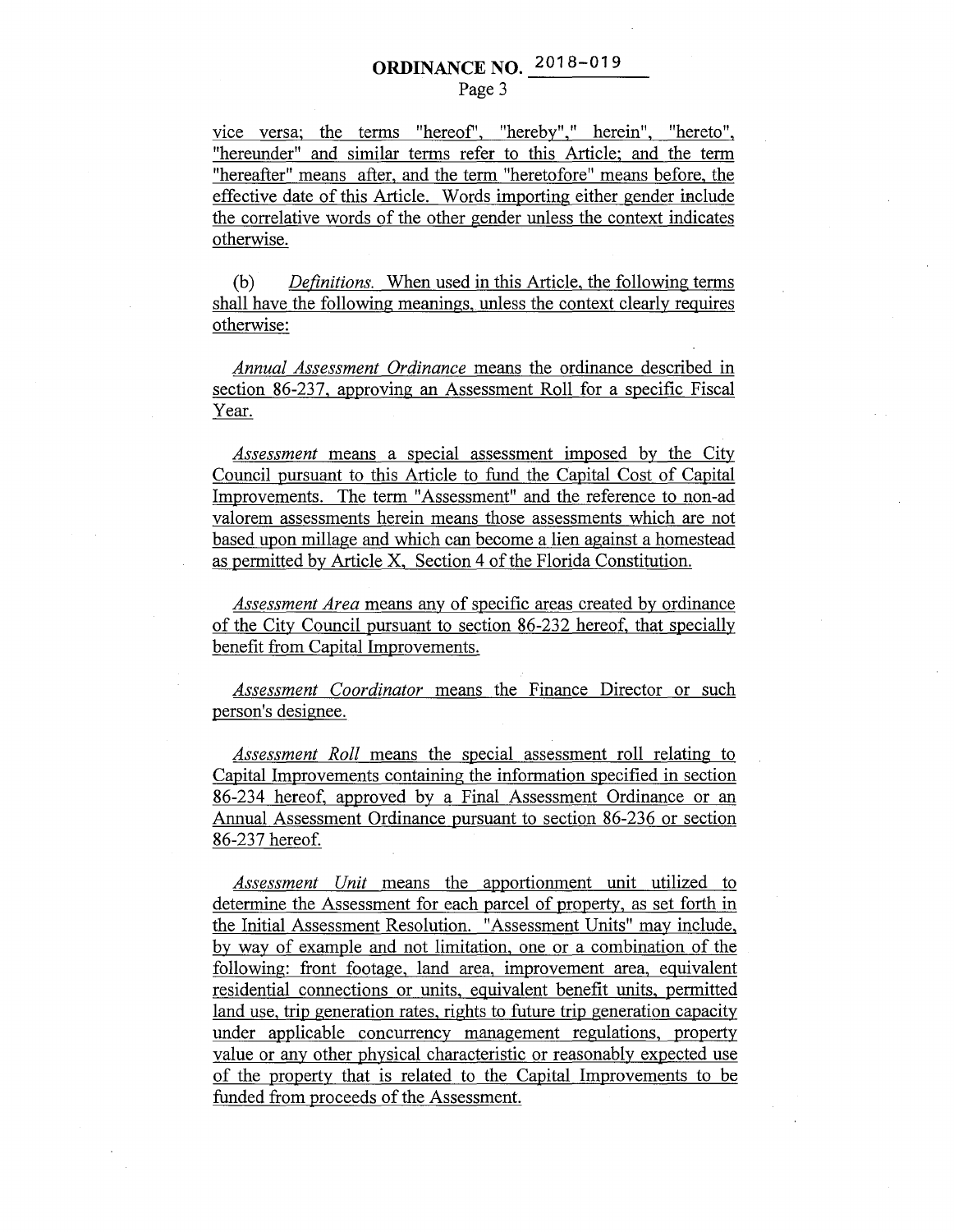*Capital Cost* means all or any portion of the expenses that are properly attributable to the acquisition, design, construction, installation, reconstruction, renewal or replacement (including demolition, environmental mitigation and relocation) of Capital Improvements under generally accepted accounting principles; and including reimbursement to the City for any funds advanced for Capital Cost and interest on any interfund or intrafund loan for such purposes.

*Capital Improvements* means capital improvements constructed or installed by the City which provide a special benefit to lands within an Assessment Area.

*Final Assessment Ordinance* means the ordinance described in section 86-236 hereof, which shall confirm, modify or repeal the Initial Assessment Resolution and which shall be the final proceeding for the imposition of an Assessment.

*Fiscal Year* means the period commencing on October 1 of each year and continuing through the following September 30, or such other period as may be prescribed by law as the 'Fiscal Year for the City.

*Government Property* means property owned by the United States of America, the State of Florida, a county, a special district, a municipal corporation, or any of their respective agencies or political subdivisions.

*Initial Assessment Resolution* means the resolution described in section 86-233 hereof, which shall be the initial proceeding for the imposition of an Assessment.

*Maximum Assessment Rate* means the highest rate of an Assessment established by the City Council in an Initial Assessment Resolution and included in the notices required by section 86-235 hereof.

*Obligations* means bonds or other evidence of indebtedness including but not limited to, notes, commercial paper, capital leases or any other obligation issued or incurred to finance Capital Improvements and secured, in whole or in part, by proceeds of the Assessments.

*Pledged Revenue* means, as to any series of Obligations, (i) the proceeds of such Obligations, including investment earnings, (ii)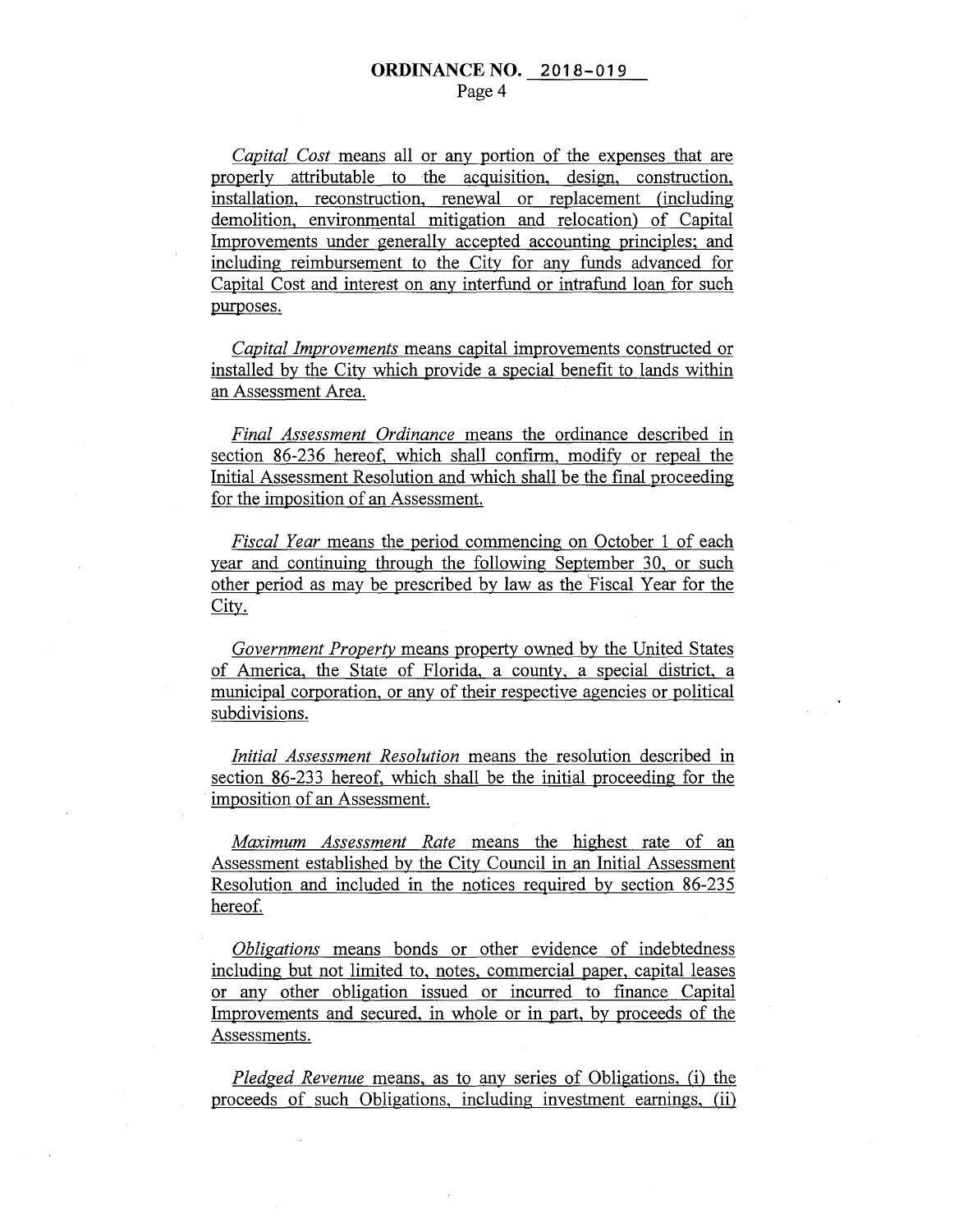# **ORDINANCE NO.** 2018-019

#### Page 5

proceeds of the Assessments pledged to secure the payment of such Obligations, and (iii) any other legally available non-ad valorem revenue pledged, at the City Council's sole option, to secure the payment of such Obligations, as specified by the ordinance authorizing such Obligations.

*Property Appraiser* means the Miami-Dade County Property Appraiser.

*Resolution of Intent* means the resolution expressing the City Council's intent to collect Assessments on the ad valorem tax bill required by the Uniform Assessment Collection Act.

#### *Tax Collector* means the Miami-Dade County Tax Collector.

*Tax Roll* means the real property ad valorem tax assessment roll maintained by the Property Appraiser for the purpose of the levy and collection of ad valorem taxes.

*Uniform Assessment Collection Act* means sections 197.3632 and 197.3635, Florida Statutes, or any successor statutes authorizing the collection of non-ad valorem assessments on the same bill as ad valorem taxes, and any applicable regulations promulgated thereunder.

#### **Sec. 86-232.- Creation of Assessment Areas.**

The City Council is hereby authorized to create Assessment Areas by ordinance. Each Assessment Area shall encompass only that property specially benefited by the Capital Improvements proposed for funding from the proceeds of Assessments to be imposed therein. Either the Initial Assessment Resolution proposing an Assessment Area or the Final Assessment Ordinance creating an Assessment Area shall include brief descriptions of the Capital Improvements proposed for such area, a description of the property to be included within the Assessment Area, and legislative findings that recognize the special benefit to be provided by each proposed Capital Improvement to property within the Assessment Area. Properties in any Assessment Area need not be adjacent or contiguous to any other property in an Assessment Area. An Assessment Area may encompass the entire area of the City.

#### **Sec. 86-233.- Initial Assessment Resolution.**

The initial proceeding for imposition of an Assessment shall be the City Council's adoption of an Initial Assessment Resolution. The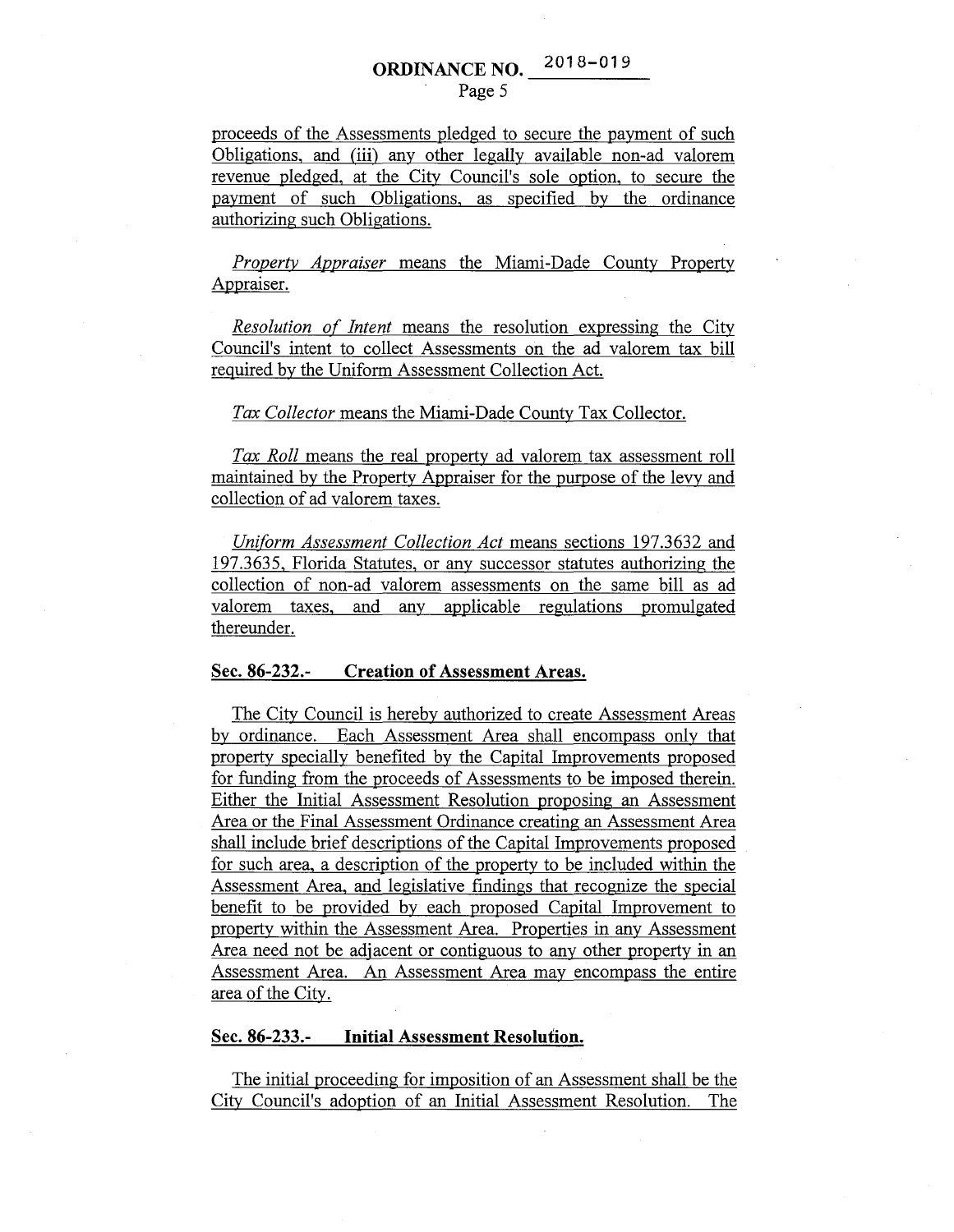Initial Assessment Resolution shall:

(1) Describe the proposed Assessment Area;

(2) Describe the Capital Improvements proposed for funding from proceeds of the Assessments;

(3) Estimate the Capital Cost;

( 4) Establish a Maximum Assessment Rate if desired by the City Council;

(5) Describe with particularity the proposed method of apportioning the Capital Cost among the parcels of property located within the Assessment Area, such that the owner of any parcel of property can objectively determine the amount of the Assessment, based upon its value, use or physical characteristics;

(6) Include specific legislative findings that recogmze the equity provided by the apportionment methodology;

(7) Schedule a public hearing at a meeting of the City Council, which meeting shall be a regular, adjourned or special meeting, at which to hear objections of all interested persons and to consider adoption of the Final Assessment Ordinance and approval of the Assessment Roll; and

(8) Direct the Assessment Coordinator to (i) prepare the Assessment Roll pursuant to section 86-234 hereof, (ii) publish the notice required by section 86-235(a) hereof, and (ii) mail the notice required by section 86-235(b) hereof using information then available from the Property Appraiser.

**Sec. 86-234.- Assessment Roll.** 

(a) The Assessment Coordinator shall prepare a preliminary Assessment Roll that contains the following information:

- (1) A summary description of each parcel of property (conforming to the description contained on the Tax Roll) subject to the Assessment;
- (2) The name of the owner of record of each parcel, as shown ·on the Tax Roll;
- (3) The number of Assessment Units attributable to each parcel;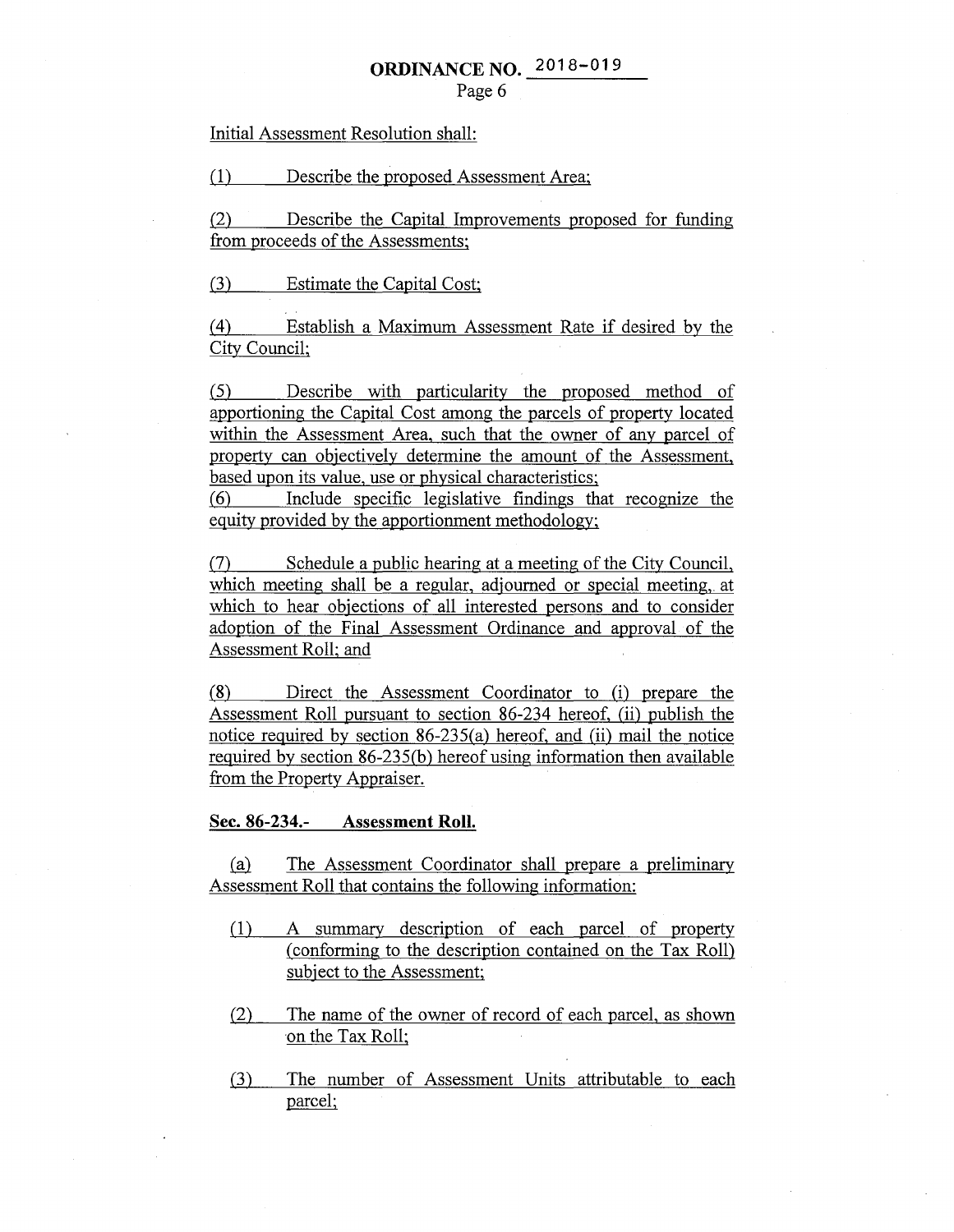- ( 4) If applicable, the estimated maximum annual Assessment to become due in any Fiscal Year for each Assessment Unit; and
- (5) If applicable, the estimated maximum annual Assessment to become due in any Fiscal Year for each parcel.

(b) Copies of the Initial Assessment Resolution and the preliminary Assessment Roll shall be on file in the office of the City Clerk and open to public inspection. The foregoing shall not be construed to require that the Assessment Roll be in printed form if the amount of the Assessment for each parcel of property can be determined by use of a computer terminal or otherwise accessible through the internet or similar data base.

#### **Sec. 86-235.- Notice.**

(a) *Notice by publication.* After filing the Assessment Roll in the office of the City Clerk, as required by section 86-234(b) hereof, the Assessment Coordinator shall publish once in a newspaper of general circulation within Miami-Dade County a notice stating that at a meeting of the City Council on a certain day and hour, not earlier than 20 calendar days from such publication, which meeting shall be a regular, adjourned or special meeting, the City Council will hear objections of all interested persons to the Final Assessment Ordinance and approval of the Assessment Roll. The published notice shall conform to the requirements set forth in the Uniform Assessment Collection Act and section 166.041, Florida Statutes. Such notice shall include (i) a geographic depiction of the property subject to the Assessment; (ii) the proposed schedule of the Assessment; (iii) the method by which the Assessment shall be collected; (iv) the Maximum Assessment Rate in the event one was adopted in the Initial Assessment Resolution; and (v) a statement that all affected property owners have the right to appear at the public hearing and to file written objections within 20 days of the publication of the notice. Notwithstanding anything herein to the contrary, notice of a proposed Assessment may be given in any manner authorized by law.

(b) *Notice by mail.* In addition to the published notice required by section 86-235(a) hereof, the Assessment Coordinator shall provide notice of the proposed Assessment by first class mail to the owner of each parcel of property subject to the Assessment. The mailed notice shall conform to the requirements set forth in the Uniform Assessment Collection Act. Such notice shall include (i) the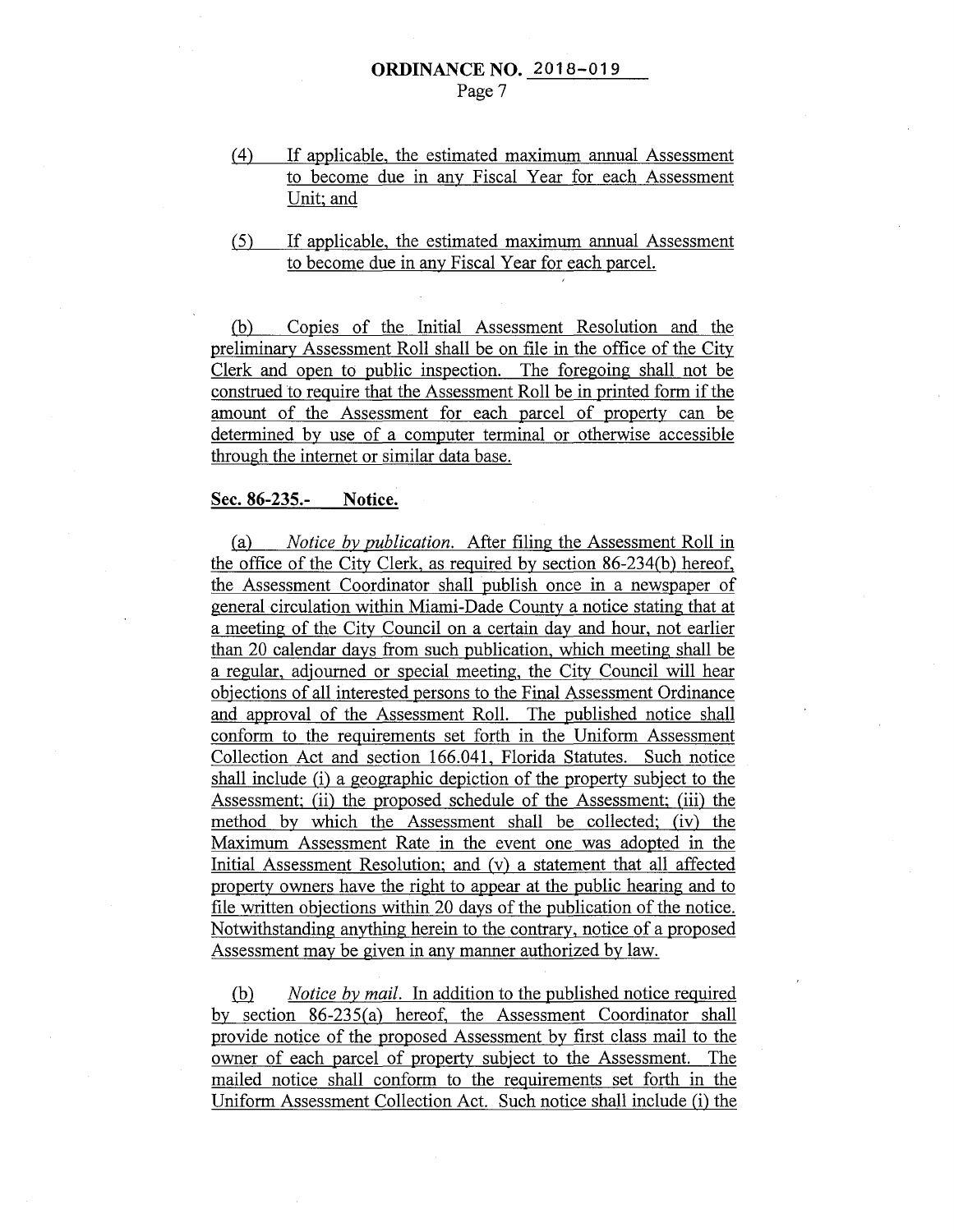purpose of the Assessment; (ii) the rate of Assessment to be levied against each parcel of property including a Maximum Assessment Rate in the event one was adopted by the Initial Assessment Resolution; (iii) the Assessment Unit to be applied to determine the Assessment; (iv) the number of such Assessment Units contained in each parcel; (v) the total revenue to be collected by the Assessment; and (vi) a statement that failure to pay the Assessment will cause a tax certificate to be issued against the property or foreclosure proceedings may be instituted, either of which may result in a loss of title to the property; (vii) a statement that all affected property owners have a right to appear at the hearing and to file written objections with the City Council within 20 days of the notice; and (viii) the date, time and place of the hearing. Notice shall be mailed at least 20 calendar days prior to the hearing to each property owner at such address as is shown on the Tax Roll on the twentieth calendar day prior to the date of mailing. Notice shall be deemed mailed upon delivery thereof to the possession of the U.S. Postal Service. The Assessment Coordinator may provide proof of such notice by affidavit. Notwithstanding anything herein to the contrary, notice of a proposed Assessment may be given in any manner authorized by law.

#### **Sec. 86-236.- Adoption of Final Assessment Ordinance.**

(a) At the time, date and place named in the notices in  $\S$  86-235, or to which an adjournment or continuance may be taken, the City Council shall conduct the public hearing established pursuant to section 86-233 hereof to receive written objections and hear testimony of interested persons and may then, or at any subsequent meeting of the City Council, adopt the Final Assessment Ordinance which shall:

- ( 1) Confirm, modify or repeal the Initial Assessment Resolution with such amendments, if any, as may be deemed appropriate by the City Council;
- (2) Create the Assessment Area;
- (3) Establish the maximum amount of the Assessment for each Assessment Unit;
- ( 4) Approve the Assessment Roll, with such amendments as it deems just and right; and
- (5) Determine the method of collecting the Assessments.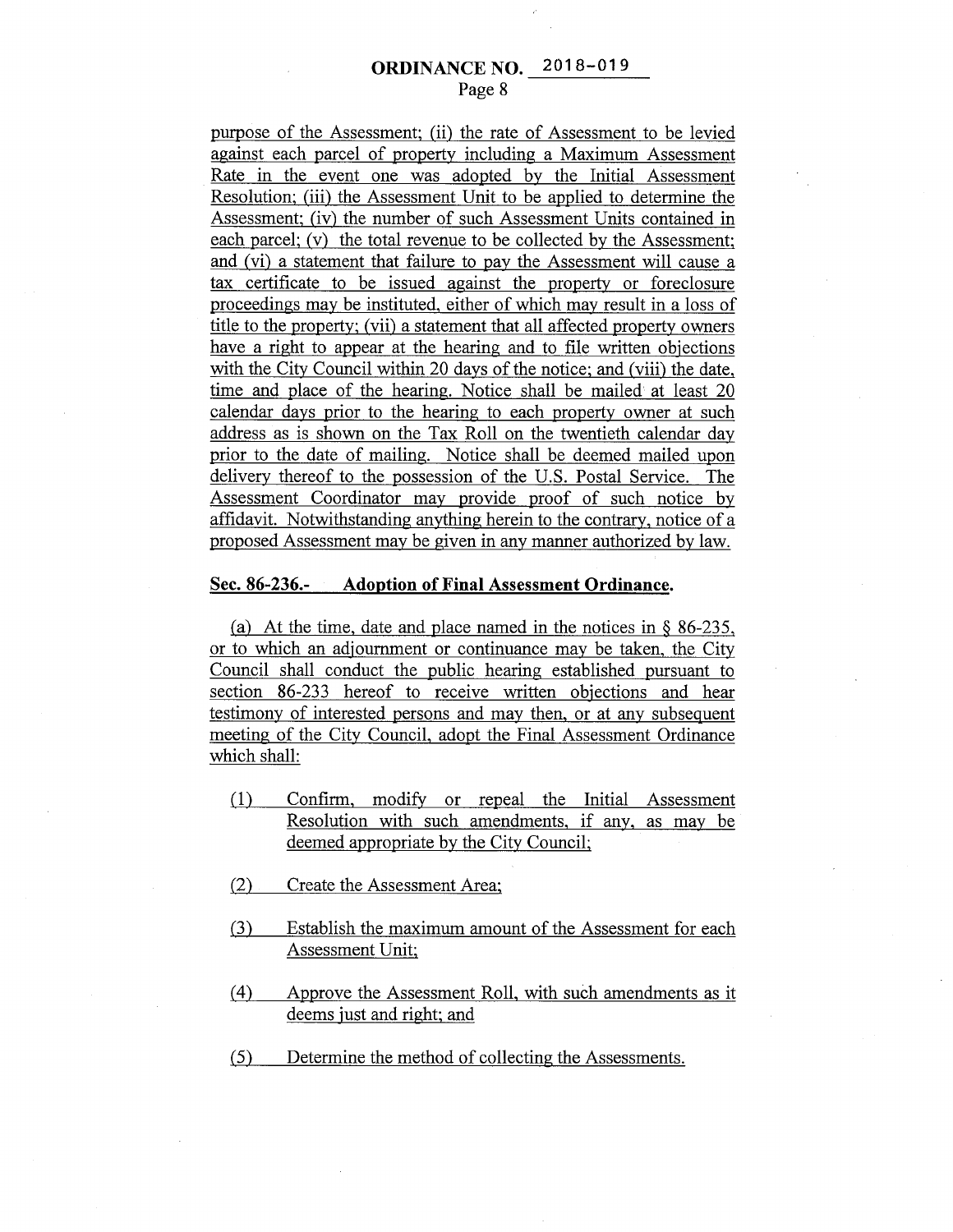(b) The Final Assessment Ordinance shall be adopted according to the procedures provided in section 166.041, Florida Statutes.

(c) All written objections to the Final Assessment Ordinance shall be filed with the city clerk at or before the time or adjourned time of such hearing.

#### Sec. 86-237.- Annual Assessment Ordinance.

(a) The City Council may adopt an Annual Assessment Ordinance during its budget adoption process for each Fiscal Year in which Assessments will be imposed to approve the Assessment Roll for such Fiscal Year. The Final Assessment Ordinance shall constitute the Annual Assessment Ordinance for the initial Fiscal Year. The Assessment Roll, as prepared in accordance with the Initial Assessment Resolution and confirmed or amended by the Final Assessment Ordinance, shall be confirmed or amended by the Annual Assessment Ordinance to reflect the then applicable portion of the cost of the Capital Improvements to be paid by Assessments. Notwithstanding anything herein to the contrary, the City Council shall not be required to adopt an Annual Assessment Ordinance unless the circumstances set forth in section 86-237(b) so require.

(b) If the proposed Assessment for any parcel of property exceeds the Maximum Assessment Rate established in the Initial Assessment Resolution for the area and described in the notices provided pursuant to section 86-235 hereof or if an Assessment is imposed against property not previously subject thereto, the City Council shall provide notice to the owner of such property in accordance with section 86-235(b) hereof and conduct a public hearing prior to adoption of the Annual Assessment Ordinance. The Annual Assessment Ordinance shall be adopted according to the procedures provided in section 166.041, Florida Statutes. Failure to adopt an Annual Assessment Ordinance during the budget adoption process may be cured at any time.

### Sec. 86-238.- Effect of Final Assessment Ordinance and Annual Assessment Ordinance.

The adoption of the Final Assessment Ordinance or of an Annual Assessment Ordinance requiring notice as provided in section 86-237 hereof, shall be the final adjudication of the issues presented (including, but not limited to, the apportionment methodology, the rate of assessment, the maximum annual Assessment of each parcel, the adoption of the Assessment Roll and the levy and lien of the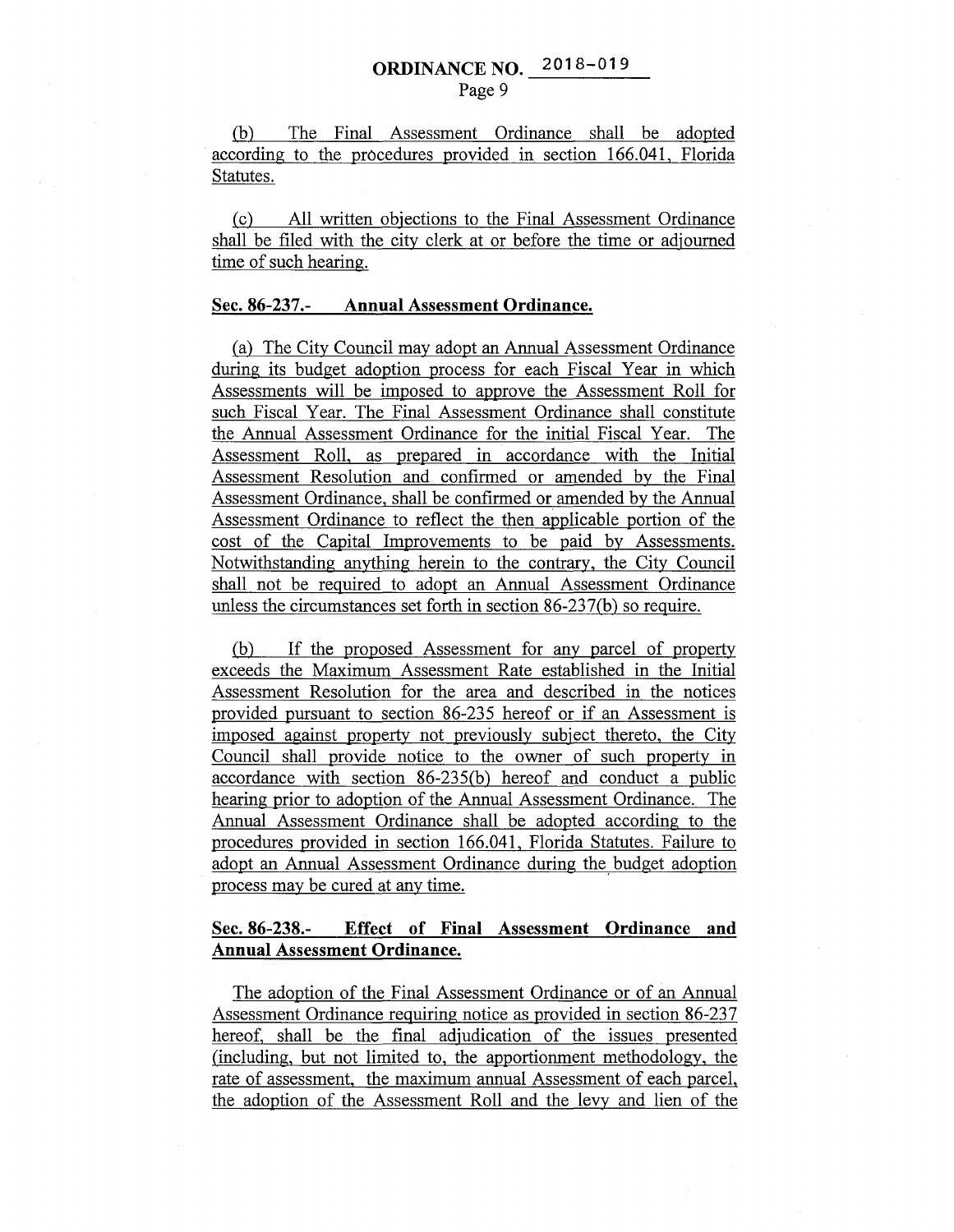Assessments), unless proper steps are initiated in a court of competent jurisdiction to secure relief within 20 days from the date of the City Council's adoption of the Final Assessment Ordinance. The Assessments for each Fiscal Year shall be established upon adoption of the Annual Assessment Ordinance. If the Assessments are to be collected pursuant to the Uniform Assessment Collection Act, the Assessment Roll, as approved by the Annual Assessment Ordinance, shall be certified to the Tax Collector.

#### **Sec. 86-239.- Payment of assessments.**

(a) If so authorized in the applicable Initial Assessment Resolution, Final Assessment Ordinance or Annual Assessment Ordinance, the Assessment imposed against any parcel of property to fund Capital Improvements may be subject to prepayment at the option of the property owner, as follows:

- (1) Prior to the issuance of Obligations, the Assessment Coordinator shall provide first class mailed notice to the owner of each parcel of property subject to the Assessment of the City Council's intent to issue such Obligations. On or prior to the date specified in such notice (which shall not be earlier than the thirtieth day following the date on which the notice is delivered to the possession of the U.S. Postal Service), or such later date as the City Council may allow in its sole discretion, the owner of each parcel of property subject to the Assessment shall be entitled to prepay the total Assessment obligation.
- (2) Following the date specified in the notice provided pursuant to section 86-239(a) hereof, or such later date as the City Council may allow in its sole discretion, the owner of each parcel of property subject to the Assessment shall be entitled to prepay the total remaining Assessment upon payment of an amount equal to the sum of (i) such parcel's share of the principal amount of Obligations then outstanding, (ii) the premium associated with redemption of such parcel's share of the principal amount of Obligations then outstanding, and (iii) interest on such parcel's share of the principal amount of Obligations then outstanding, from the most recent date to which interest has been paid to the next date following such prepayment on which the City can redeem Obligations after providing all notices required by the ordinance authorizing issuance of such Obligations; provided however, that during any period commencing on the date the annual Assessment Roll is certified for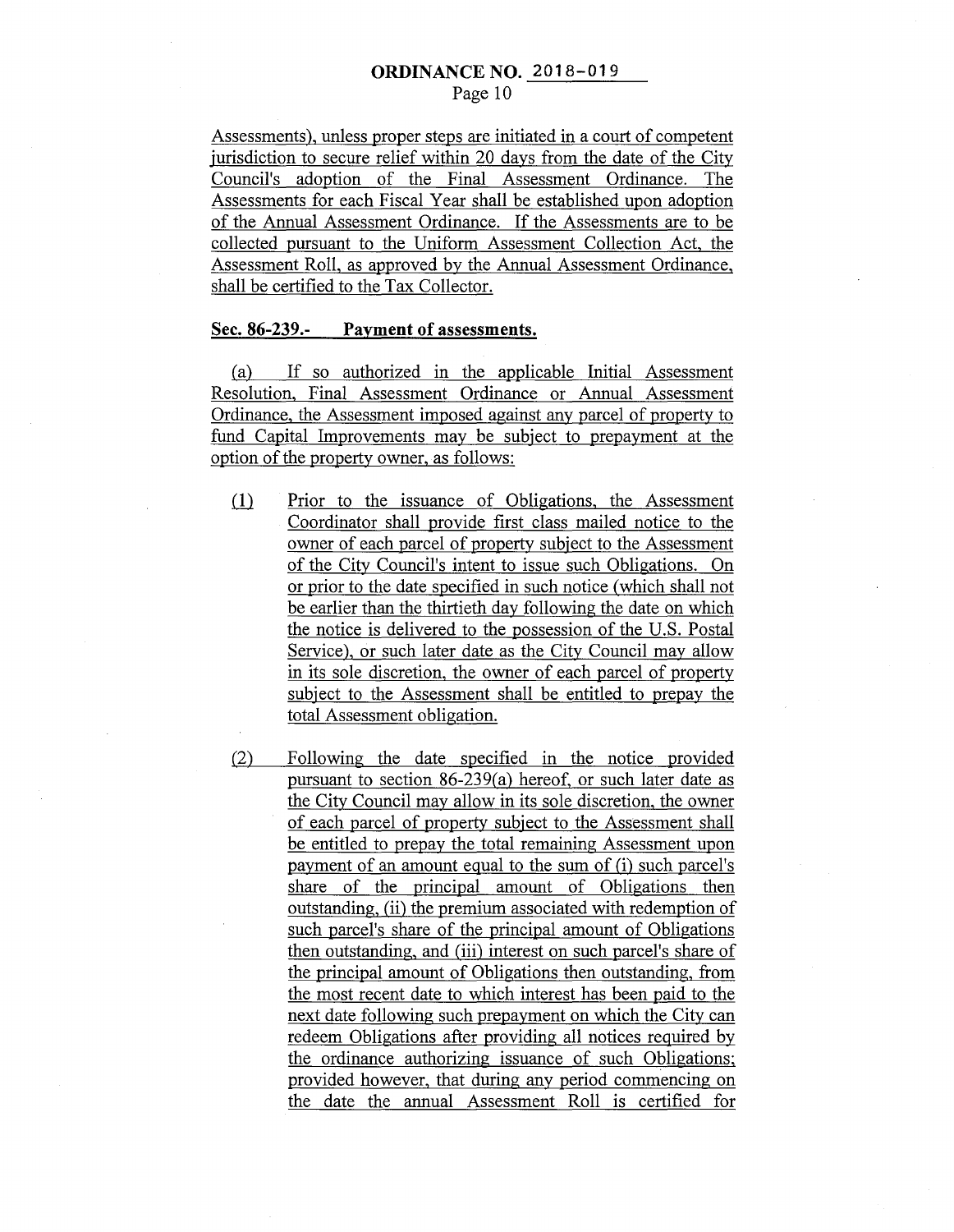collection pursuant to the Uniform Assessment Collection Act and ending on the next date on which unpaid ad valorem taxes become delinquent, the City may reduce the amount required to prepay the Assessments imposed against any parcel of property by the amount of the Assessment certified for collection with respect to such parcel.

(b) At the City's election, the Assessment imposed against any parcel of property may be subject to acceleration and mandatory prepayment if at any time a tax certificate has been issued and remains outstanding in respect of such property. In such event, the amount required for mandatory prepayment shall be the same as that required for an optional prepayment authorized by section 86-239(a) hereof.

(c) The amount of all prepayments computed in accordance with this section 86-239(a) shall be final. The City shall not be required to refund any portion of a prepayment if (i) the Capital Cost is less than the amount upon which such prepayment was computed, or (ii) annual Assessments will not be imposed for the full number of years anticipated at the time of such prepayment.

#### **Sec. 86-240.- Lien of assessments.**

(a) Upon adoption of the Annual Assessment Ordinance for each Fiscal Year, Assessments to be collected under the Uniform Assessment Collection Act shall constitute a lien against assessed property equal in rank and dignity with the liens of all state, county, district or municipal taxes and other non-ad valorem assessments. Except as otherwise provided by law, such lien shall be superior in dignity to all other liens, titles and claims, until paid. The lien shall be deemed perfected upon adoption by the City Council of the Annual Assessment Ordinance and shall attach to the property included on the Assessment Roll as of the prior January 1, the lien date for ad valorem taxes.

(b) Upon adoption of the Final Assessment Ordinance, Assessments to be collected under the alternative method of collection provided in section 86-243 hereof shall constitute a lien against assessed property equal in rank and dignity with the liens of all state, county, district or municipal taxes and other non-ad valorem assessments. Except as otherwise provided by law, such lien shall be superior in dignity to all other liens, titles and claims, until paid. The lien shall be deemed perfected on the date notice thereof is recorded in the Official Records of Miami-Dade County, Florida.

•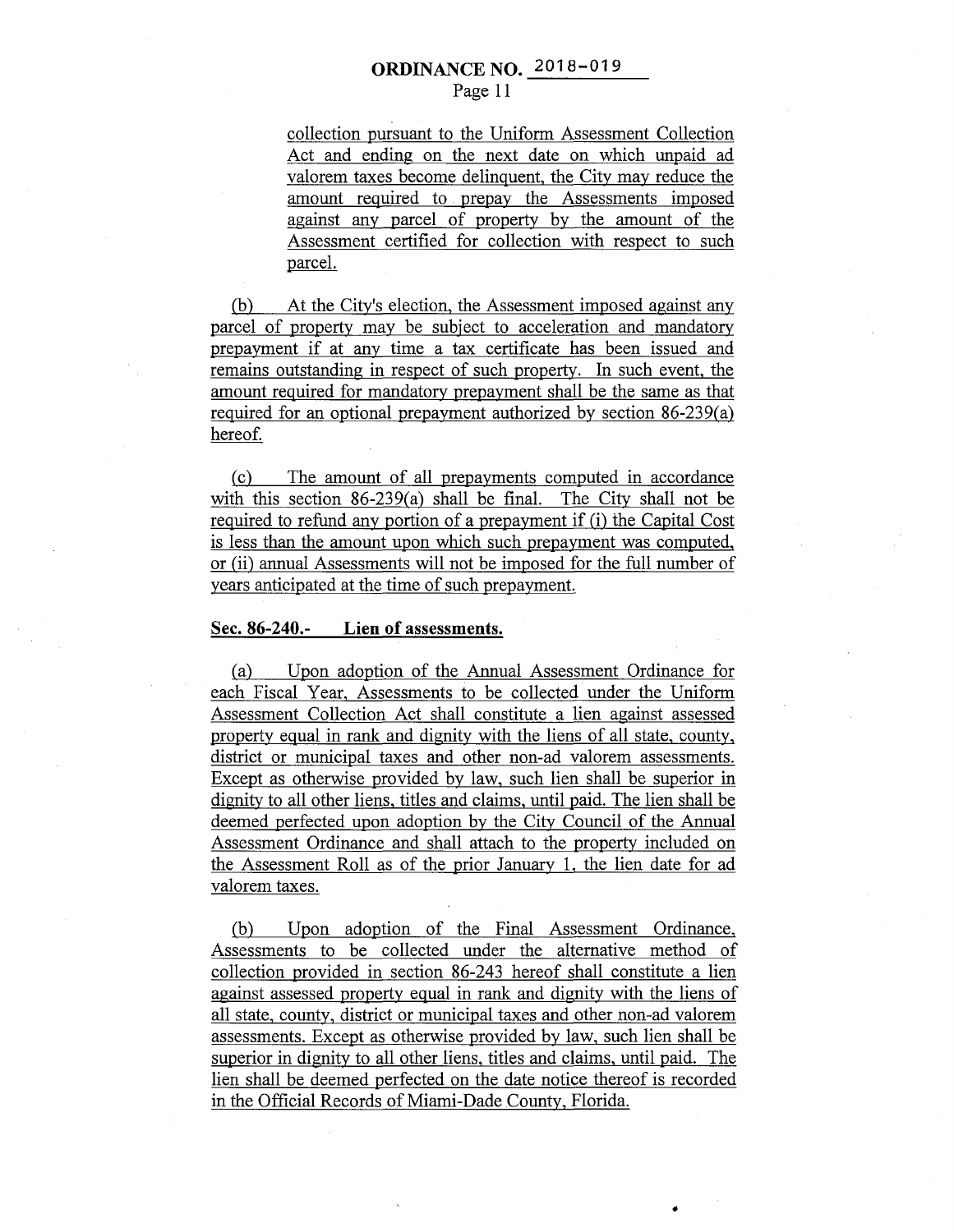#### **Sec. 86-241.- Revisions to assessments.**

If any Assessment made under the provisions of this Article is either in whole or in part annulled, vacated or set aside by the judgment of any court, or if the City Council is satisfied that any such Assessment is so irregular or defective that the same cannot be enforced or collected, or if the City Council has omitted the inclusion of any property on the Assessment Roll which property should have been so included, the City Council may take all necessary steps to impose a new Assessment against any property benefited by the Capital Improvement, following as nearly as may be practicable the provisions of this Article, and in case such second Assessment is annulled, the City Council may levy and impose other Assessments until a valid Assessment is imposed.

#### **Sec. 86-242.- Procedural irregularities; errors and omissions.**

(a) Any informality or irregularity in the proceedings in connection with the levy of any Assessment under the provisions of this Article shall not affect the validity of the same after the approval thereof, and any Assessment as finally approved shall be competent and sufficient evidence that such Assessment was duly levied, that the Assessment was duly made and adopted, and that all proceedings related to such Assessment were duly had, taken and performed as required by this Article; and no variance from the directions hereunder shall. be held material unless it be clearly shown that the party objecting was materially injured thereby. Notwithstanding the provisions of this section 86-242, any party objecting to an Assessment imposed pursuant to this Article must file an objection with a court of competent. jurisdiction within the time periods prescribed herein.

(b) No act of error or omission on the part of the City Council, Assessment Coordinator, Property Appraiser, Tax Collector, or their deputies or employees, shall operate to release or discharge any obligation for payment of any Assessment imposed by the City Council under the provisions of this Ordinance.

(c) In the event that the number of Assessment Units attributed to a parcel of property is incorrect under the terms of the apportionment methodology adopted by the City Council for a given Assessment program, the number of Assessment Units attributed to such parcel may be corrected at any time by the Assessment Coordinator, including upon presentation of competent substantial evidence by the owner of such parcel. Any such correction which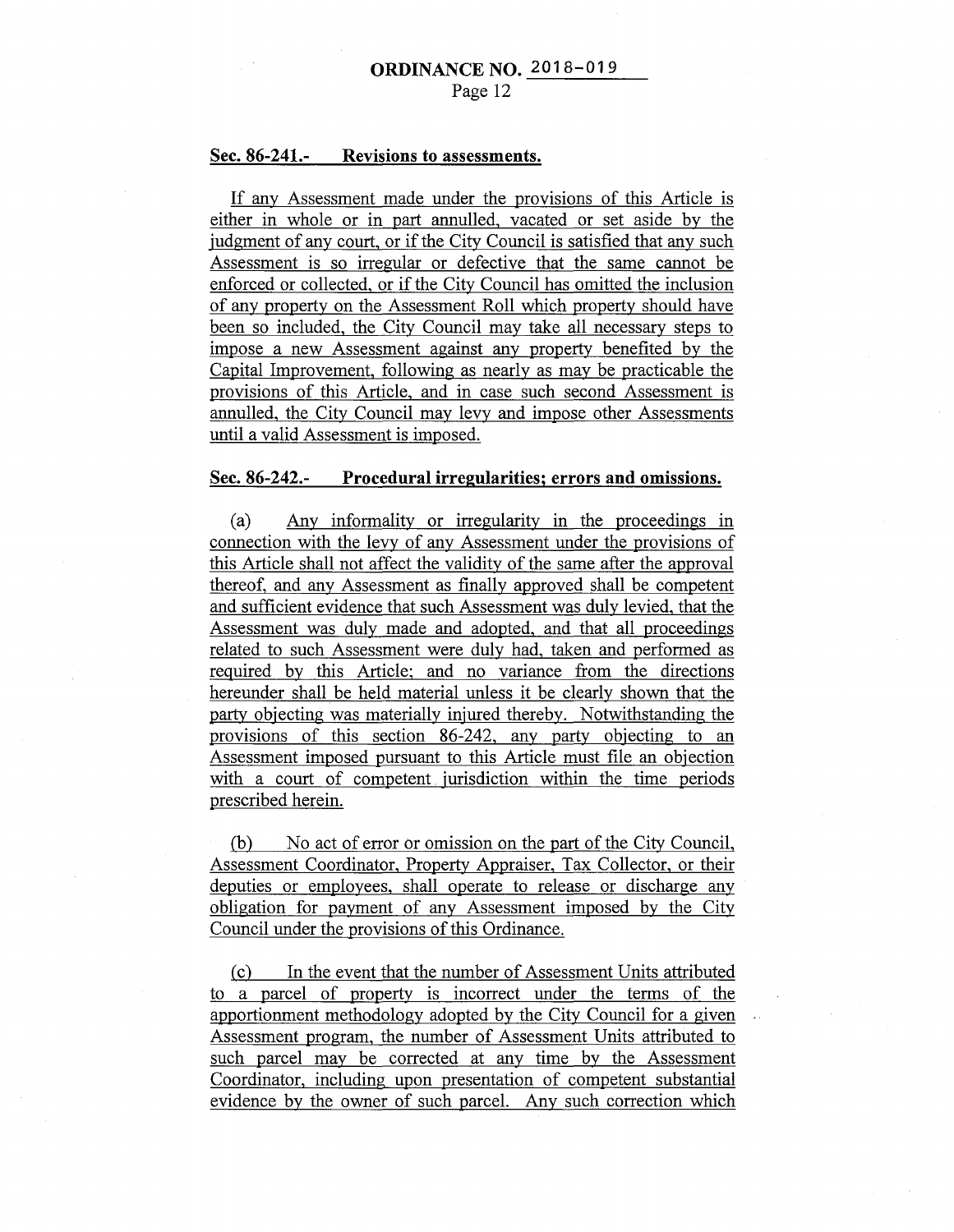reduces an Assessment shall be considered valid from the date on which the Assessment was imposed and shall in no way affect the enforcement of the Assessment imposed under the provisions of this Article. Any such correction which increases an Assessment or imposes an assessment on omitted property shall first require notice to the affected owner at the address shown on the Tax Roll notifying the owner of the date, time and place that the City Council will consider confirming the correction and offering the owner an opportunity to be heard.

(d) After the Assessment Roll has been delivered to the Tax Collector in accordance with the Uniform Assessment Collection Act, any changes, modifications or corrections thereto shall be made in accordance with the procedures applicable to errors and insolvencies for ad valorem taxes.

#### **Sec. 86-243.- Collection of assessments; alternate method.**

(a) Unless directed otherwise by the City Council, Assessments (other than Assessments imposed against Government Property) shall be collected pursuant to the Uniform Assessment Collection Act, and the City shall comply with all applicable provisions thereof, including but not limited to (i) entering into a written agreement with the Property Appraiser and the Tax Collector for reimbursement of necessary expenses, (ii) certifying the Assessment Roll to the Tax Collector, and (iii) adopting a Resolution of Intent after publishing weekly notice of such intent for four consecutive weeks preceding the hearing. The Resolution of Intent may be adopted either prior to or following the Initial Assessment Resolution; provided however, that the Resolution of Intent must be adopted prior to January 1 (March 1 with consent of the Property Appraiser and Tax Collector) of the year in which the Assessments are first collected on the ad valorem tax bill. This section shall not be construed to require adoption of an additional Resolution of Intent, and notice thereof, if a Resolution of Intent was previously adopted and is currently in effect for the area in question. Any hearing or notice required by this Ordinance may be combined with any other hearing or notice required by the Uniform Assessment Collection Act. Upon adoption of a Resolution of Intent, the Mayor shall be authorized to execute reimbursement agreement(s) on behalf of the City as contemplated by section 197.3632(2) of the Uniform Assessment Collection Act, and to take such other actions as may be necessary or desirable in order to effectuate collection of the Assessments in accordance with the Uniform Assessment Collection Act.

(b) *Alternate method of collection.* In lieu of using the Uniform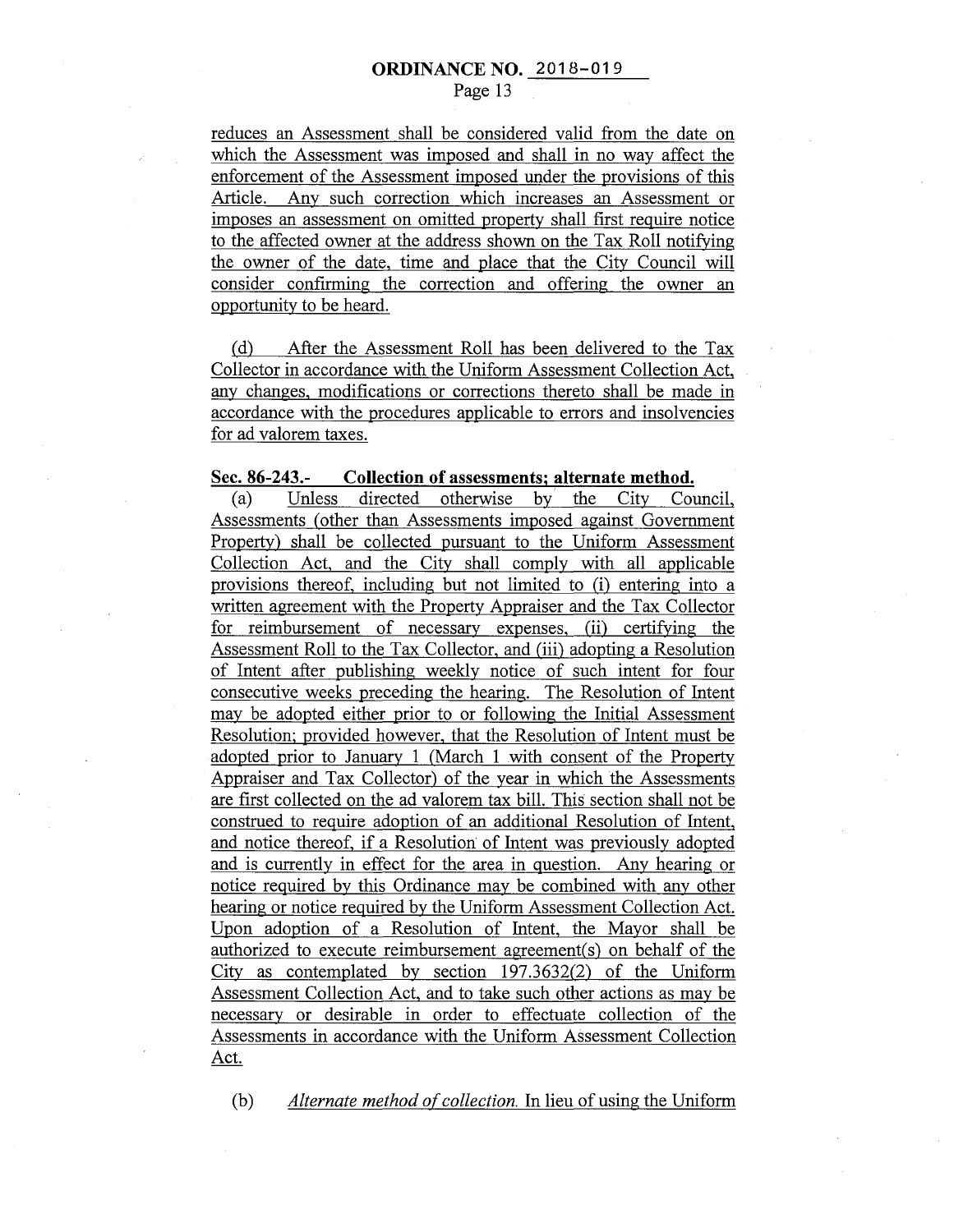### **ORDINANCE NO. 2018-019** Page 14

Assessment Collection Act, the City may elect to collect the Assessment by any other method which is authorized by law or provided by this section 86-243(b) as follows:

- (1) The City shall provide Assessment bills by first class mail to the owner of each affected parcel of property, other than Government Property. The bill or accompanying explanatory material shall include (i) a brief explanation of the Assessment, (ii) a description of the Assessment Units used to determine the amount of the Assessment, (iii) the number of Assessment Units attributable to the parcel, (iv) the total amount of the parcel's Assessment for the appropriate period, (v) the location at which payment will be accepted, (vi) the date on which the Assessment is due, and (vii) a statement that the Assessment constitutes a lien against assessed property equal in rank and dignity with the liens of all state, county, district or municipal taxes and other non-ad valorem assessments.
- $(2)$  A general notice of the lien resulting from imposition of the Assessments shall be recorded in the Official Records of. Miami-Dade County, Florida. Nothing herein shall be construed to require that individual liens or releases be filed in the Official Records.
- (3) The City shall have the right to appoint or retain an agent to foreclose and collect all delinquent Assessments in the manner provided by law. An Assessment shall become delinquent if it is not paid within thirty (30) days from the due date. The City or its agent shall notify any property owner who is delinquent in payment of an Assessment within sixty (60) days from the date such Assessment was due. Such notice shall state in effect that the City or its agent will initiate a foreclosure action and cause the foreclosure of such property subject to a delinquent Assessment in a method now or hereafter provided by law for foreclosure of mortgages on real estate, or otherwise as provided by law.
- (4) All costs, fees and expenses, including reasonable attorney fees and title search expenses, related to any foreclosure action as described herein shall be included in any judgment or decree rendered therein. At the sale pursuant to decree in any such action, the City may be the purchaser to the same extent as an individual person or corporation. The City may join in one foreclosure action the collection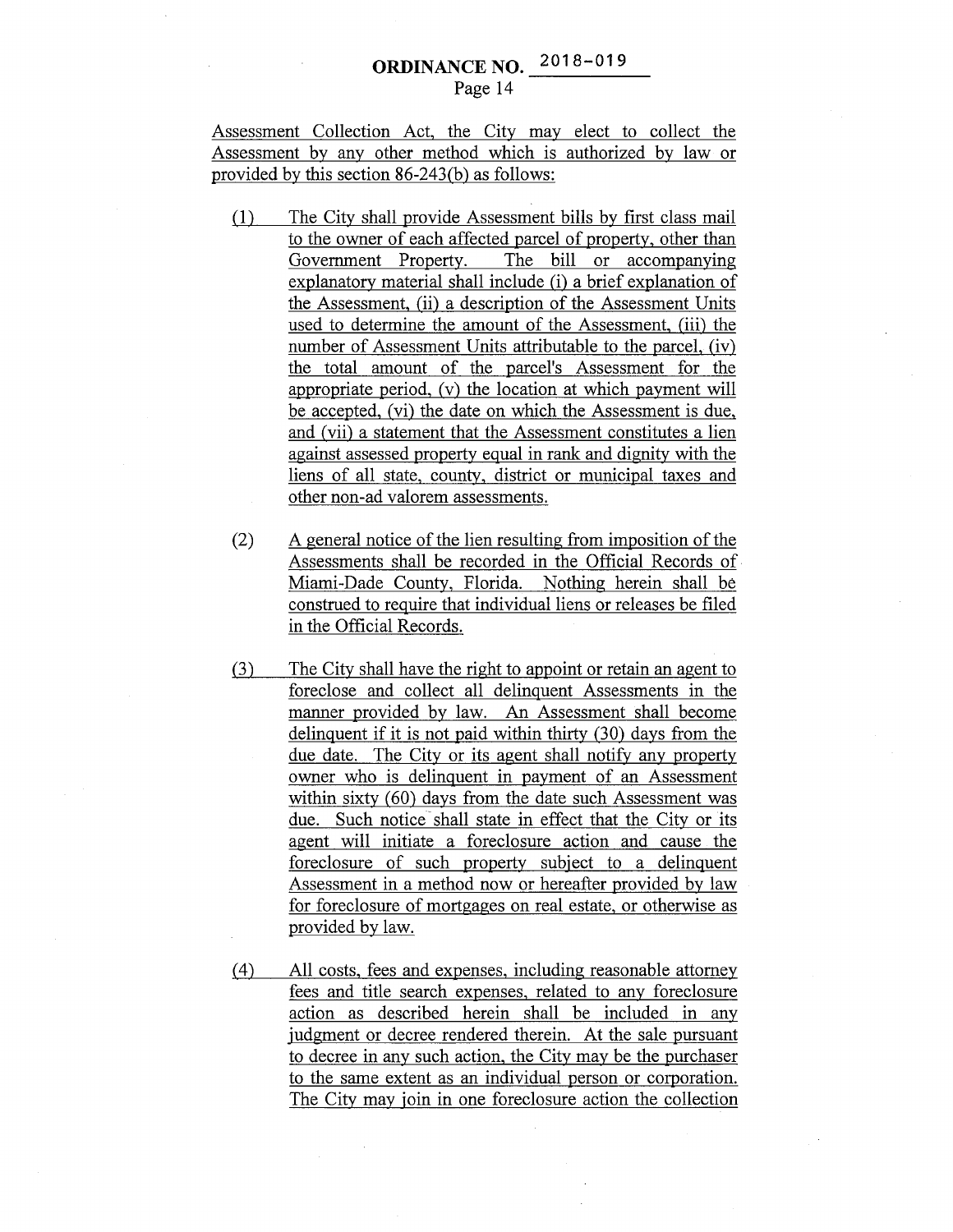of Assessments against any or all property assessed in accordance with the provisions hereof. All delinquent property owners whose property is foreclosed shall be liable for an apportioned amount of reasonable costs and expenses incurred by the City and 'its agents, including reasonable attorney fees, in collection of such delinquent Assessments and any other costs incurred by the City as a result of such delinquent Assessments including, but not limited to, costs paid for draws on a credit facility and the same shall be collectible as a part of or in addition to, the costs of the action.

(5) In lieu of foreclosure, any delinquent Assessment and the costs, fees and expenses attributable thereto, may be collected pursuant to the Uniform Assessment Collection Act; provided however, that (i) notice is provided to the owner in the manner required by law and this Article, and (ii) any existing lien of record on the affected parcel for the delinquent Assessment is supplanted by the lien resulting from certification of the Assessment Roll to the Tax Collector.

#### **Sec. 86-244.- Enforcement.**

The City and its agents, if any, shall maintain the duty to enforce the prompt collection of Assessments by the means provided herein. The duties related to collection of Assessments may be enforced at the suit of any holder of Obligations in a court of competent jurisdiction by mandamus or other appropriate proceedings or actions.

#### **Sec. 86-245.- Government property.**

(a) Notwithstanding anything herein to the contrary, Assessments shall not be imposed against Government Property which is exempted from the payment of special assessments and/or non-ad valorem assessments under state or federal law. The foregoing class of properties not to be assessed do not include Government Property that is leased for private use. Nothing herein shall be construed to require the imposition of Assessments against Government Property.

(b) If Assessments are imposed against Government Property, the City shall provide Assessment bills by first class mail to the owner of each affected parcel of Government Property. The bill or accompanying explanatory material shall include (i) a brief explanation of the Assessment, (ii) a description of the Assessment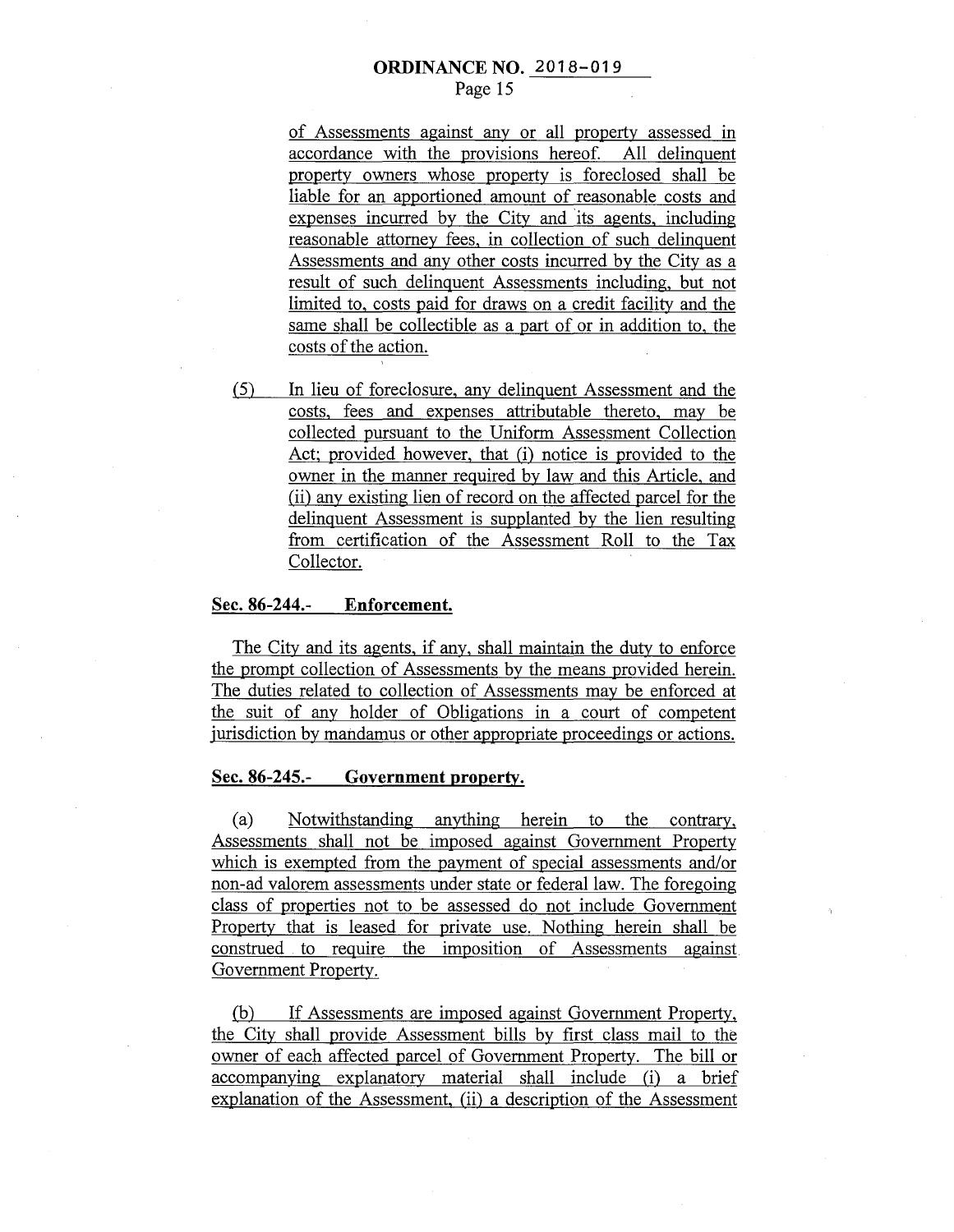Units used to determine the amount of the Assessment, (iii) the number of Assessment Units attributable to the parcel, (iv) the total amount of the parcel's Assessment for the appropriate period, (v) the location at which payment will be accepted, and (vi) the date on which the Assessment is due.

(c) Assessments imposed against Government Property shall be due on the same date as Assessments against other property within the Assessment Area and, if applicable, shall be subject to the same discounts for early payment.

(d) An Assessment shall become delinquent if it is not paid within thirty (30) days from the due date. The City shall notify the owner of any Government Property that is delinquent in payment of its Assessment within sixty (60) days from the date such Assessment was due. Such notice shall state in effect that the City will initiate a mandamus or other appropriate judicial action to compel payment.

(e) All costs, fees and expenses, including reasonable attorney fees and title search expenses, related to any mandamus or other action as described herein shall be included in any judgment or decree rendered therein. All delinquent owners of Government Property against which a mandamus or other appropriate action is filed shall be liable for an apportioned amount of reasonable costs and expenses incurred by the City or its agents, including reasonable attorney fees, in collection of such delinquent Assessments and any other costs incurred by the City as a result of such delinquent Assessments including, but not limited to, costs paid for draws on a credit facility and the same shall be collectible as a part of, or in addition to, the costs of the action.

(f) As an alternative to the foregoing, an Assessment imposed against Government Property may be collected on the bill for any utility service provided to such Government Property. The City Council may also contract for such billing services with any utility not owned by the City.

#### **Sec. 86-246.- Issuance of obligations.**

(a) The City Council shall have the power and is hereby authorized to provide by ordinance, at one time or from time to time in series, for the issuance of Obligations to fund Capital Improvements and any amounts to be paid or accrued in connection with issuance of such Obligations including but not limited to capitalized interest, transaction costs and reserve account deposits.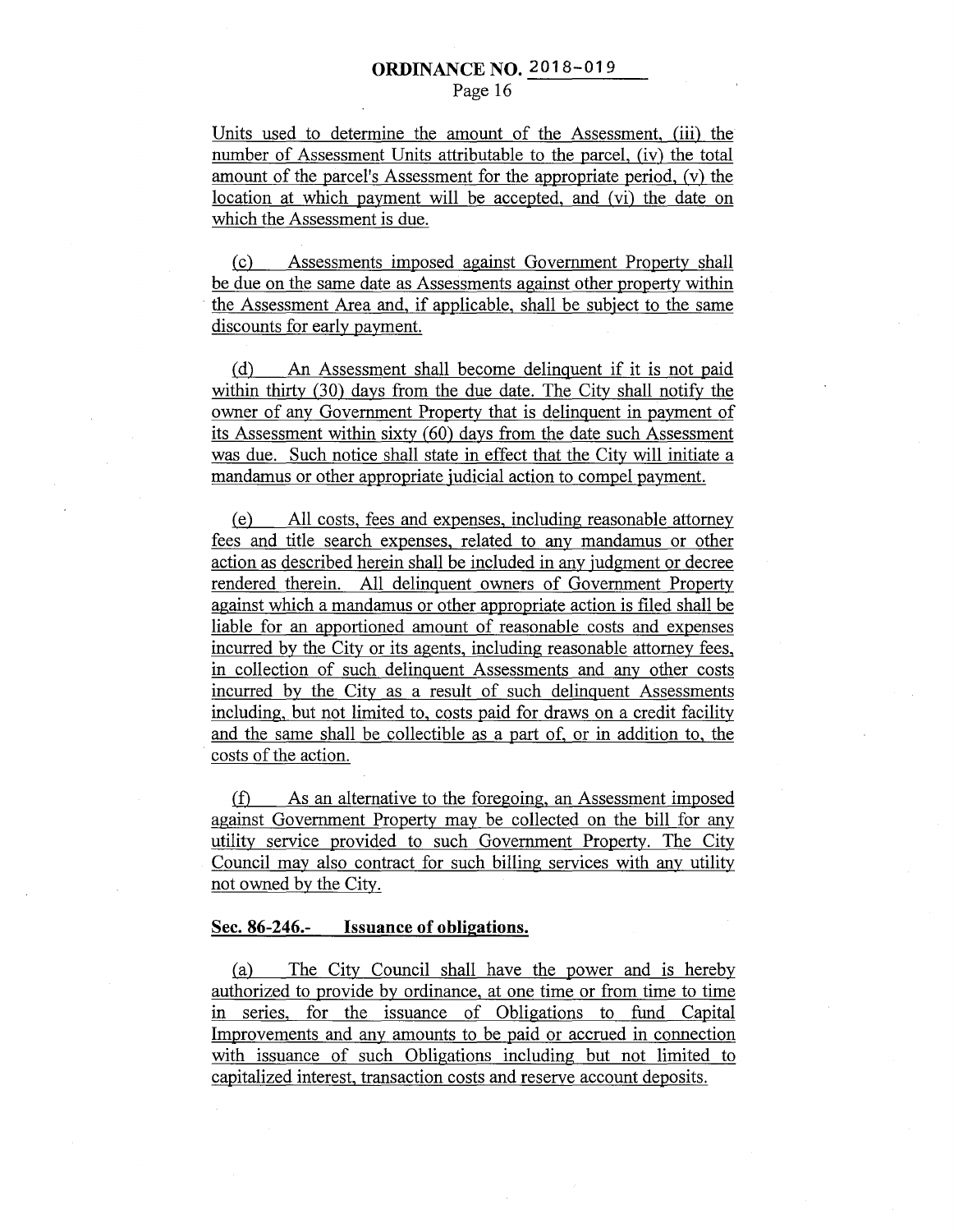(b) Obligations issued under the provisions of this Ordinance shall not be deemed to constitute a general obligation or pledge of the full faith and credit of the City within the meaning of the Constitution of the State of Florida, but such Obligations shall be payable only from Pledged Revenue and, if applicable, proceeds of the Assessments, in the manner provided herein and by the ordinance authorizing the Obligations. The issuance of Obligations under the provisions of this Ordinance shall not directly or indirectly obligate the City to levy or to pledge any form of ad valorem taxation whatsoever. No holder of any such Obligations shall ever have the right to compel any exercise of the ad valorem taxing power on the part of the City to pay any such Obligations or the interest thereon or to enforce payment of such Obligations or the interest thereon against any property of the City, nor shall such Obligations constitute a charge, lien or encumbrance, legal or equitable, upon any property of the City, except the Pledged Revenue.

(c) The City may, by ordinance of the City Council, issue Obligations to refund any Obligations issued pursuant to this Article, or any other obligations of the City issued to finance Capital Improvements, and provide for the rights of the holders hereof. Such refunding Obligations may be issued in an amount sufficient to provide for the payment of the principal of, redemption premium, if any, and interest on the outstanding Obligations to be refunded. If the issuance of such refunding Obligations results in an annual Assessment that exceeds the estimated maximum annual Assessments set forth in the notice provided pursuant to section 86-235(b) hereof, the City Council shall provide notice to the affected property owners and conduct a public hearing in the manner required by Article III of this Ordinance.

**Section 3: Severability Clause.** 

If any phrase, clause, sentence, paragraph or section of this ordinance shall be declared invalid or unconstitutional by the judgment or decree of a court of competent jurisdiction, such invalidity or unconstitutionality shall not affect any of the remaining phrases, clauses, sentences, paragraphs or sections of this ordinance.

 $\ast$   $\ast$   $\ast$ 

**Section 4: Savings.** This Ordinance shall be deemed to provide an additional and alternative method for the doing of the things authorized hereby and shall be regarded as supplemental and additional to the City Code and any powers conferred by other laws, and shall not be regarded as in derogation of any powers now existing or which may hereafter come into